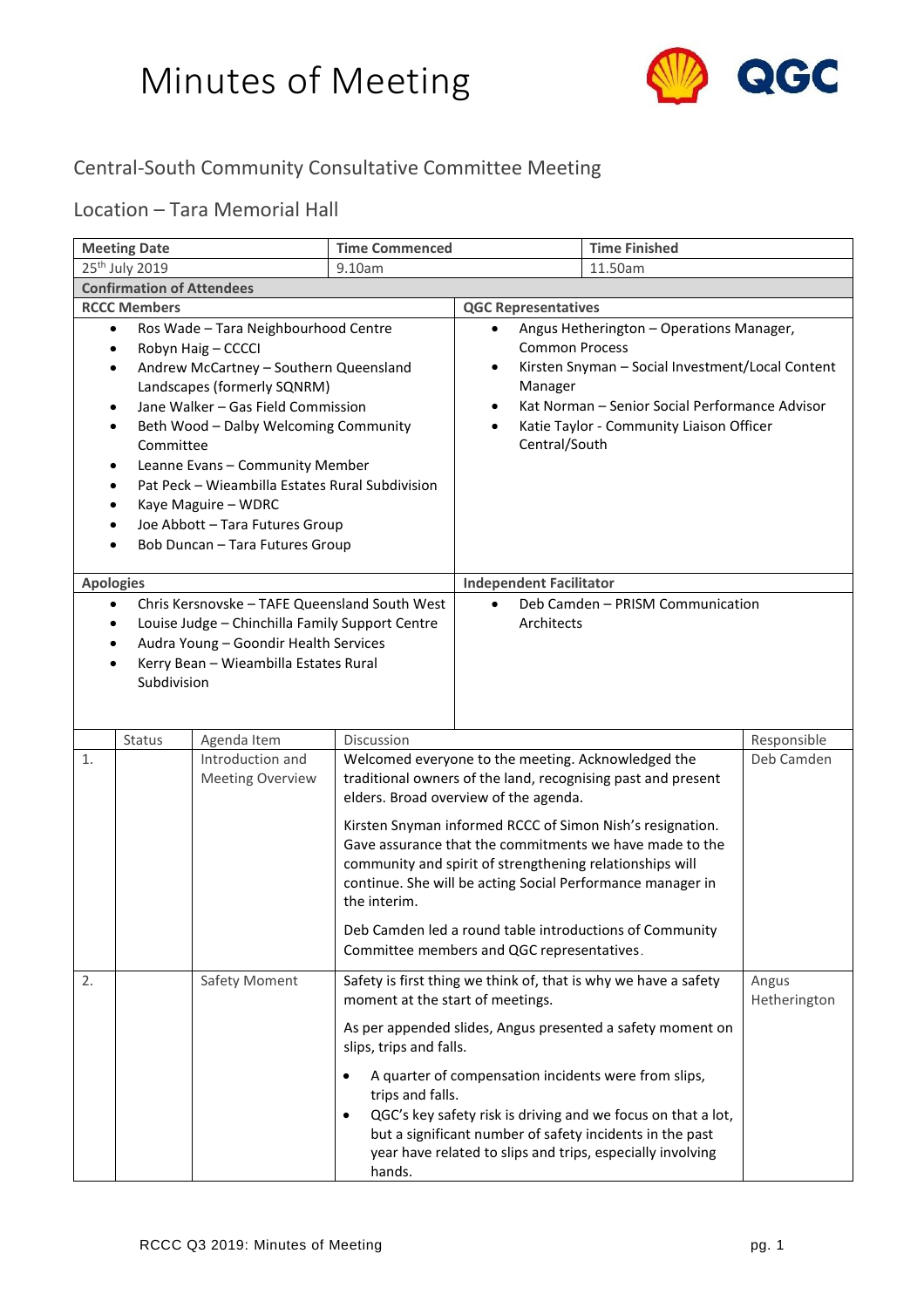

|    |                    |                         | Angus talked in particular about slips on stairs, and<br>$\bullet$<br>shared as anecdote regarding a colleague intervening on<br>him.<br>QGC's safety performance is improving, but we recorded<br>٠<br>an incident last week when a colleague tripped on last<br>step going up stairs. If anyone challenges for need to<br>hold hand rail - please take away this message that it can<br>prevent serious injury.<br>Angus gave an example of keeping an eye out for<br>$\bullet$<br>potential trip hazards. At the meeting venue this<br>morning, an extension lead ran across the carpet to the<br>power point. Katie used a Velcro cover to reduce the risk<br>of trips.<br>Incidents tend to occur when things change from what<br>$\bullet$<br>we planned to do. It is important to stop and re-evaluate.<br>Simple, but consequences can be profound. Important at<br>work, important at home.<br>Kirsten shared a personal story regarding impact of a slip<br>$\bullet$<br>down stairs, and talked about Coralee's story.<br>Kaye shared a tip for handbags and briefcases to be out<br>$\bullet$<br>of the way, as they can be a trip hazard. In the past she<br>had intervened on colleague, and encouraged the<br>committee not to walk past when you identify a potential<br>hazard.<br>Angus commended Kaye's courage to intervene, and<br>$\bullet$<br>highlighted the importance of sharing stories, as<br>someone will take something away form this.<br>Ros shared a personal story about falling up a short flight<br>$\bullet$<br>of stairs at community centre.<br>Deb shared about installing handrail on home stairs, and<br>this being effective straight away when husband had a<br>fall. |              |
|----|--------------------|-------------------------|-------------------------------------------------------------------------------------------------------------------------------------------------------------------------------------------------------------------------------------------------------------------------------------------------------------------------------------------------------------------------------------------------------------------------------------------------------------------------------------------------------------------------------------------------------------------------------------------------------------------------------------------------------------------------------------------------------------------------------------------------------------------------------------------------------------------------------------------------------------------------------------------------------------------------------------------------------------------------------------------------------------------------------------------------------------------------------------------------------------------------------------------------------------------------------------------------------------------------------------------------------------------------------------------------------------------------------------------------------------------------------------------------------------------------------------------------------------------------------------------------------------------------------------------------------------------------------------------------------------------------------------------------------------------------------------------------------------------|--------------|
| 3. |                    | Adoption of<br>Minutes  | Deb Camden asked the committee to formally consider the<br>minutes of the combined Community Consultative<br>Committee Meeting held in March 2019.<br>Ros asked for a change to be made on page 4 - name<br>٠                                                                                                                                                                                                                                                                                                                                                                                                                                                                                                                                                                                                                                                                                                                                                                                                                                                                                                                                                                                                                                                                                                                                                                                                                                                                                                                                                                                                                                                                                                     | Deb Camden   |
|    |                    |                         | reads Cecilia Brockhurst, this should be Cecilia Donohue.<br>Combined Community Consultative Committee minutes were<br>adopted by all parties.                                                                                                                                                                                                                                                                                                                                                                                                                                                                                                                                                                                                                                                                                                                                                                                                                                                                                                                                                                                                                                                                                                                                                                                                                                                                                                                                                                                                                                                                                                                                                                    |              |
| 4. |                    | <b>Previous Actions</b> | Deb Camden and Katie Taylor provided an update on the<br>previous action items from the combined RCCC Q1 meeting.                                                                                                                                                                                                                                                                                                                                                                                                                                                                                                                                                                                                                                                                                                                                                                                                                                                                                                                                                                                                                                                                                                                                                                                                                                                                                                                                                                                                                                                                                                                                                                                                 | Katie Taylor |
|    | <b>ONGOIN</b><br>G | <b>ACTION</b>           | Explore options for a Community Grants Writer for<br>community organisations in the Western Downs area.<br>Community Grants Writer project is progressing, will give                                                                                                                                                                                                                                                                                                                                                                                                                                                                                                                                                                                                                                                                                                                                                                                                                                                                                                                                                                                                                                                                                                                                                                                                                                                                                                                                                                                                                                                                                                                                              | Katie Taylor |
|    |                    |                         | update later in meeting.                                                                                                                                                                                                                                                                                                                                                                                                                                                                                                                                                                                                                                                                                                                                                                                                                                                                                                                                                                                                                                                                                                                                                                                                                                                                                                                                                                                                                                                                                                                                                                                                                                                                                          |              |
|    | <b>ONGOIN</b><br>G | <b>ACTION</b>           | Receive update from Wandoan Health Auxiliary on<br>investigation into child care options.                                                                                                                                                                                                                                                                                                                                                                                                                                                                                                                                                                                                                                                                                                                                                                                                                                                                                                                                                                                                                                                                                                                                                                                                                                                                                                                                                                                                                                                                                                                                                                                                                         | Katie Taylor |
|    |                    |                         | This was feedback from the Northern RCCC. Cheryl has been<br>working with the community, and will provide an update at<br>the Northern RCCC meeting scheduled 26 <sup>th</sup> July.                                                                                                                                                                                                                                                                                                                                                                                                                                                                                                                                                                                                                                                                                                                                                                                                                                                                                                                                                                                                                                                                                                                                                                                                                                                                                                                                                                                                                                                                                                                              |              |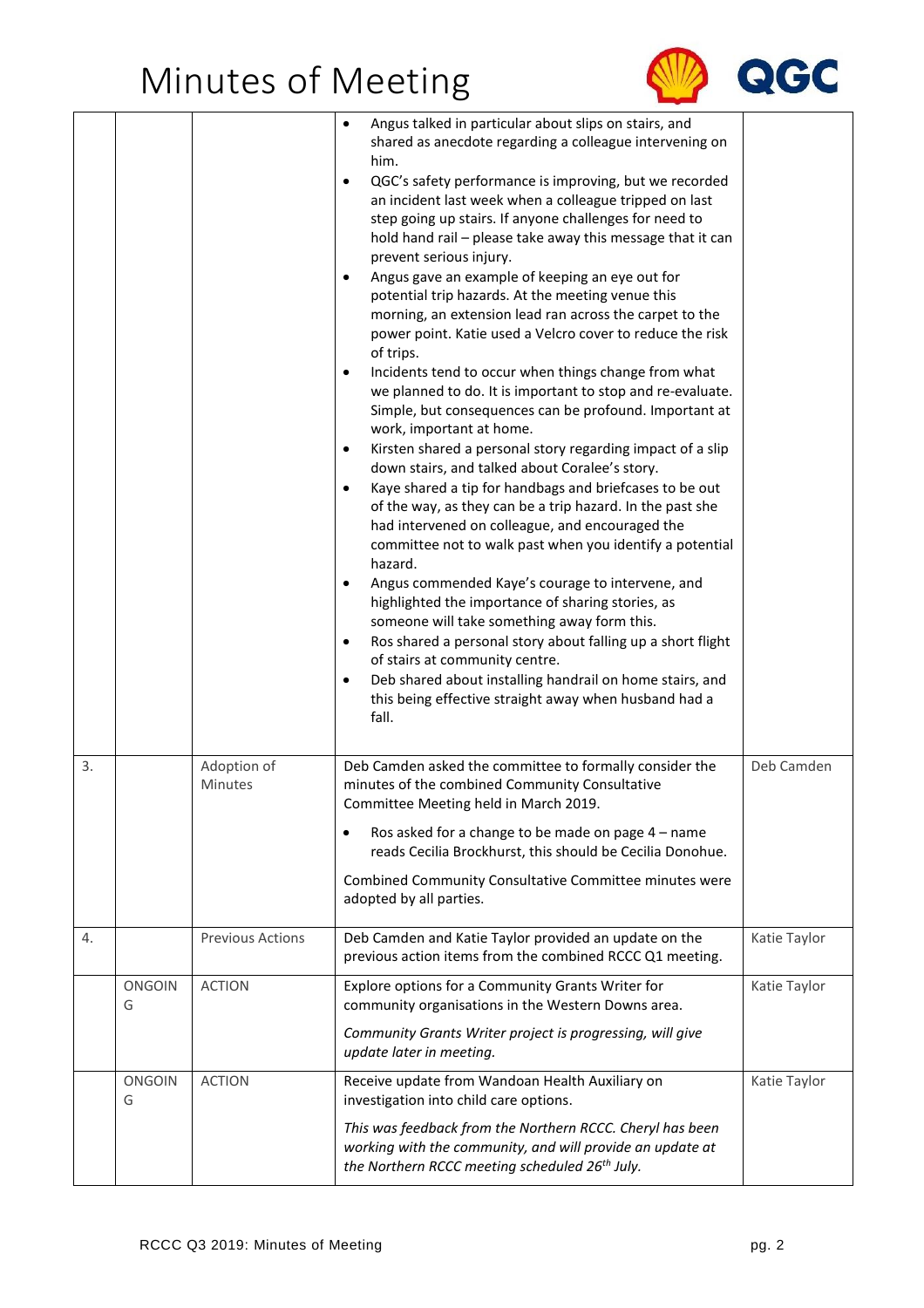

| CLOSED             | <b>ACTION</b> | Familiarization sessions to run internally (including                                                                                                                                                                                                                                                                     | Katie Taylor |
|--------------------|---------------|---------------------------------------------------------------------------------------------------------------------------------------------------------------------------------------------------------------------------------------------------------------------------------------------------------------------------|--------------|
|                    |               | contractors) on driving to conditions when cattle are on the<br>road (currently a lot of livestock on the roads due to drought<br>conditions)                                                                                                                                                                             |              |
|                    |               | Information has been provided at pre-start meetings and<br>contractor meetings, QGC is committed to continue providing<br>information to all staff. QGC has had positive feedback from<br>northern community so far.                                                                                                      |              |
|                    |               | Q: Are these information sessions for staff being held across<br>the Western Downs?                                                                                                                                                                                                                                       |              |
|                    |               | A: Yes, these have been communicated across the business.<br>There has been more focus in Northern Development Area in<br>response to specific feedback. But can mention it again.                                                                                                                                        |              |
|                    |               | Feedback: Chinchilla-Tara Rd and Surat Development Road<br>are hot-spots for droving.                                                                                                                                                                                                                                     |              |
|                    |               | Response: QGC has communicated full-field actions on how to<br>drive around travelling stock through Watchkeeper.                                                                                                                                                                                                         |              |
|                    |               | Feedback: Council needs to provide permit, QGC can get info<br>on upcoming movements from the council and communicate<br>to staff. The current tick situation may reduce number of<br>cattle on road in the coming months.                                                                                                |              |
| <b>CLOSED</b>      | <b>ACTION</b> | Does the Wandoan-Jackson Road need to be upgraded as a<br>condition of approval?                                                                                                                                                                                                                                          | Katie Taylor |
|                    |               | This was a question specific to Northern RCCC. Jodie will<br>deliver response at Northern RCCC meeting scheduled 26 <sup>th</sup><br>July.                                                                                                                                                                                |              |
| <b>CLOSED</b>      | <b>ACTION</b> | Can local employment trending lines be included with the<br>statistic graphs currently provided?                                                                                                                                                                                                                          | Katie Taylor |
|                    |               | We have taken this feedback on board, and Kirsten will show<br>trend lines for all data in today's presentation.                                                                                                                                                                                                          |              |
| <b>ONGOIN</b><br>G | <b>ACTION</b> | Is there opportunity to encourage graziers/farmers into areas<br>such as cell farming and carbon trading?                                                                                                                                                                                                                 | Kat Norman   |
|                    |               | We have contacted Chester to discuss this further, he<br>provided details of Alex Nixon who is a grazier involved in<br>improving farming practices in the Western Downs. We are<br>investigating opportunities to work together with Nature<br>Based Solutions as Shell moves to a reduced carbon footprint<br>strategy. |              |
| <b>CLOSED</b>      | <b>ACTION</b> | Email travel reimbursement form to committee members.                                                                                                                                                                                                                                                                     | Katie Taylor |
|                    |               | Updated travel forms to claim travel to meetings are<br>available at the meeting, committee members are eligible to<br>claim for travel throughout the year. Katie provided<br>instructions to receive fuel reimbursements.                                                                                               |              |
| <b>CLOSED</b>      | <b>ACTION</b> | Include the date of the next RCCC meeting in the email<br>sending the Minutes of the previous RCCC meeting.                                                                                                                                                                                                               | Katie Taylor |
|                    |               | This information was sent out with previous meeting's<br>minutes, this is also in the appended slidepack.                                                                                                                                                                                                                 |              |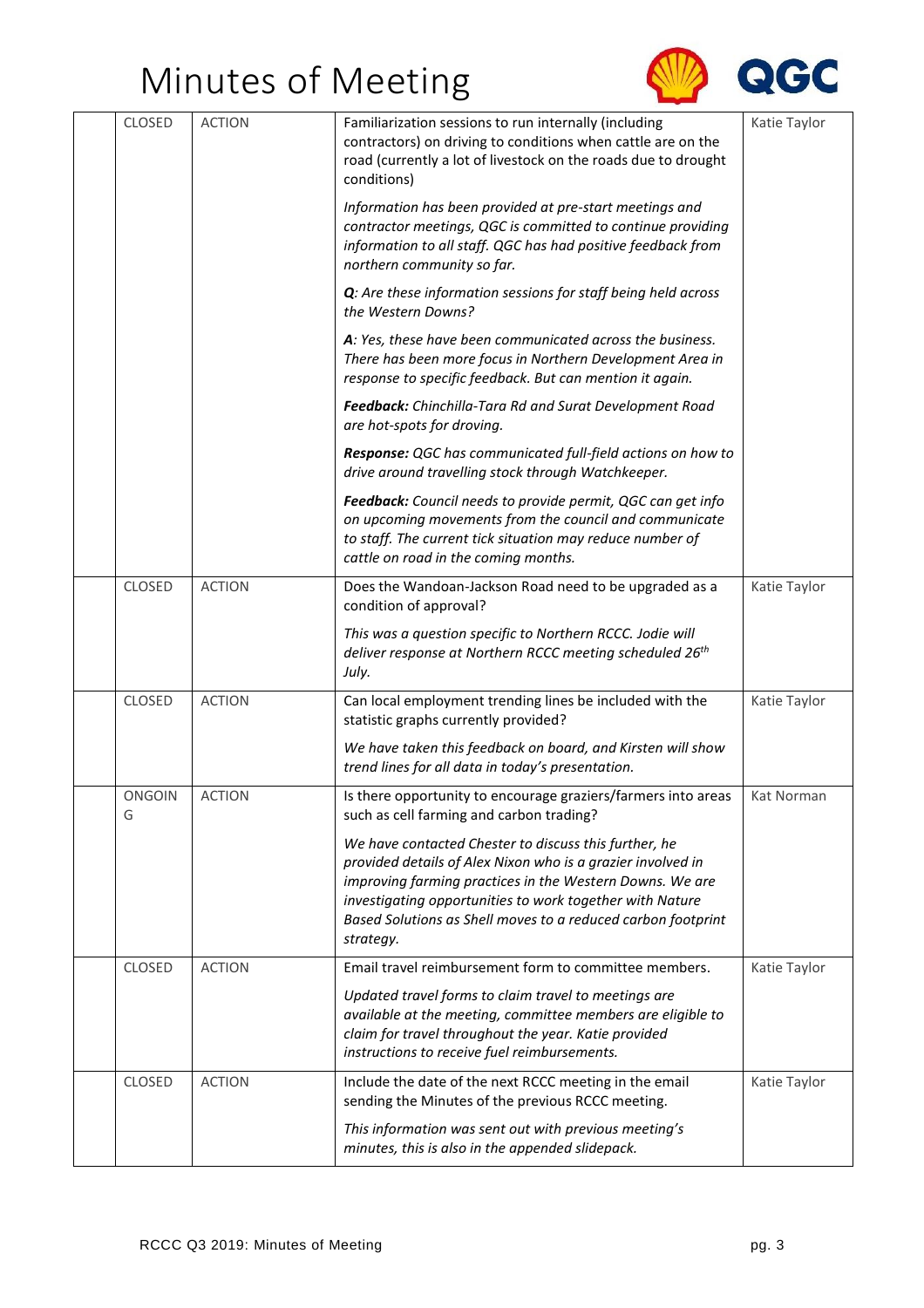

| 5. | Community | Feedback: Pat was driving behind a QGC vehicle returning                                | <b>RCCC</b> |
|----|-----------|-----------------------------------------------------------------------------------------|-------------|
|    | Feedback  | from Dalby. In a 110kmh zone the QGC driver stayed on                                   | Members     |
|    |           | 100kmh. When it was safe to do so, the driver pulled off the                            |             |
|    |           | road to let traffic pass. Pat was really happy with this                                |             |
|    |           | behavior. Response: Angus shared that we are focusing on                                |             |
|    |           | geofencing for 110kmh zones and also lower speed zones,                                 |             |
|    |           | including on landholder properties that we have CCAs with.                              |             |
|    |           | Explained geo-fencing to committee. All agreed that this was                            |             |
|    |           | a positive step.                                                                        |             |
|    |           | Action: None.                                                                           |             |
|    |           | Feedback: Jane Walker provided a Gas Fields Commission                                  |             |
|    |           | (GFC) update                                                                            |             |
|    |           | GFC are working with government on managing residual                                    |             |
|    |           | risk - this is when EA is completed, the industry has                                   |             |
|    |           | completed all work and tenure is handed back to                                         |             |
|    |           | government.                                                                             |             |
|    |           | GFC are asking various community members to provide<br>$\bullet$                        |             |
|    |           | feedback.                                                                               |             |
|    |           | GFC has released a gas guide, addressing the need for                                   |             |
|    |           | landholders to know about the industry; information                                     |             |
|    |           | includes how the government releases tenures, up to                                     |             |
|    |           | when tenure is relinquished, and where to find                                          |             |
|    |           | information. Folder available for RCCC committee at                                     |             |
|    |           | meeting.                                                                                |             |
|    |           | GFC are running workshops in community - biodiversity;<br>٠                             |             |
|    |           | how to negotiate; how to use new gas app. Limited                                       |             |
|    |           | response for Tara workshop to be held Monday 29 <sup>th</sup> July.                     |             |
|    |           | Ros asked how workshops were advertised, gave advice<br>on how to reach Tara residents. |             |
|    |           | GFC Gas App is single port of call for information and                                  |             |
|    |           | communication with GFC.                                                                 |             |
|    |           | GFC are working on improving land court (IDR) Internal<br>$\bullet$                     |             |
|    |           | resolution disputes panel, aiming to minimize cost and                                  |             |
|    |           | angst of going to land court by getting to a point of                                   |             |
|    |           | compromise before this. Working with APPEA (peak                                        |             |
|    |           | industry body) and government.                                                          |             |
|    |           | GFC are working towards standardized CCAs across<br>$\bullet$                           |             |
|    |           | industry to enable landholders to understand clearly.                                   |             |
|    |           | GFC acknowledge that there are legacy issues, but also<br>$\bullet$                     |             |
|    |           | want to recognize that QGC is fantastic to work with -                                  |             |
|    |           | Ross Peoples and Ryan Dreibelbis. QGC land access rules                                 |             |
|    |           | are being used in the standardized CCA work.                                            |             |
|    |           | GFC have been alerted of ongoing concerns with pipeline<br>$\bullet$                    |             |
|    |           | rehab; Acknowledge that industry is coming a long way                                   |             |
|    |           | but focus need to be on making sure community knows                                     |             |
|    |           | what is going on. Transparency is important for small                                   |             |
|    |           | communities and landholders. QGC should focus energies                                  |             |
|    |           | on educating contractors.                                                               |             |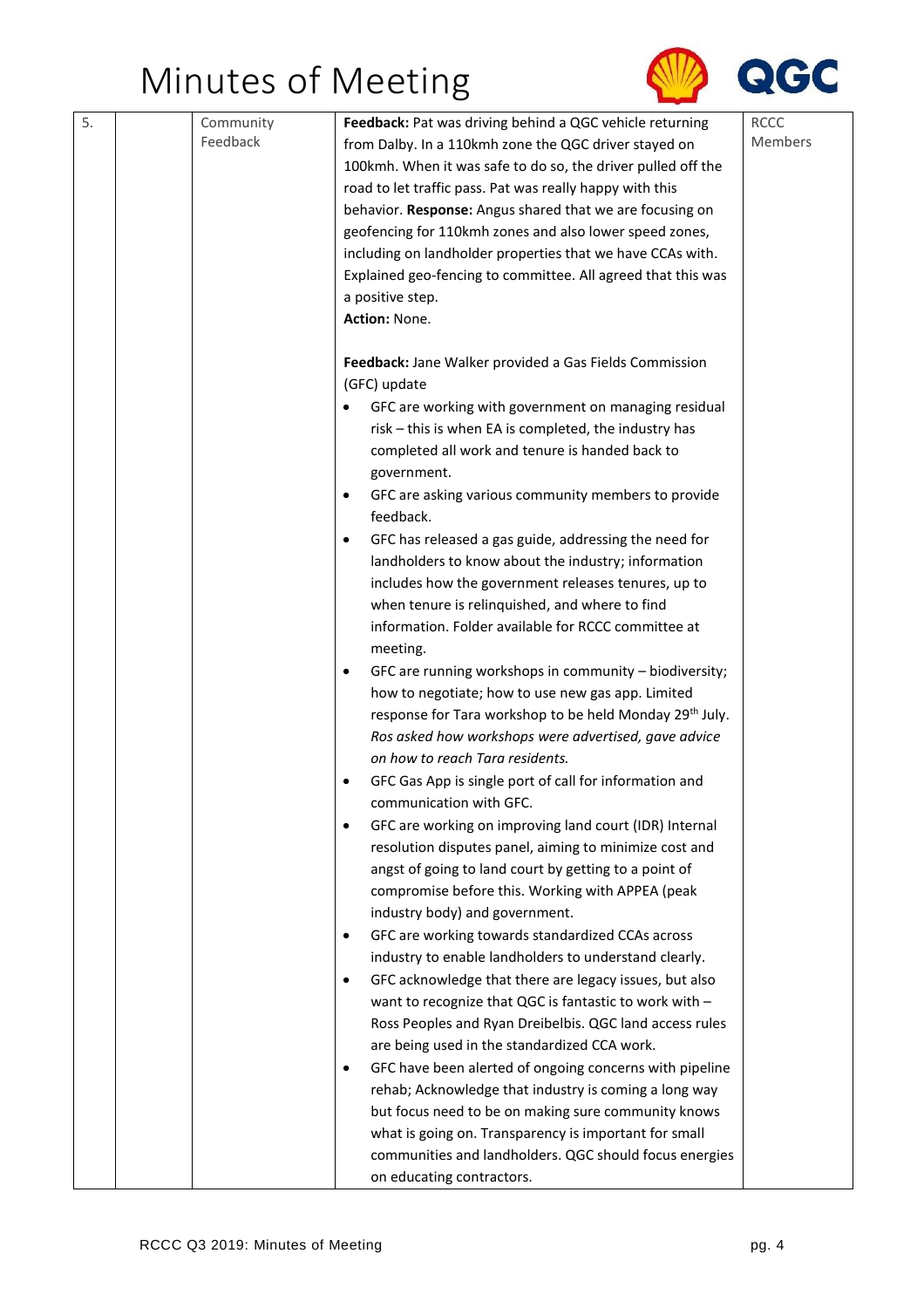

|  |           | Joe provided Jane feedback that there seems to be          |
|--|-----------|------------------------------------------------------------|
|  |           | apathy from landholders in the Tara area, with the         |
|  |           | mindset that "the gas industry doesn't affect us".         |
|  | $\bullet$ | Jane said "watch this space" regarding development in      |
|  |           | the area south west of Tara. She said that there had been  |
|  |           | a lot of negativity regarding industry 5-7years ago, but   |
|  |           | once community members were in the room, useful            |
|  |           | discussions were had.                                      |
|  | $\bullet$ | The GFC are not aiming to change peoples minds, but        |
|  |           | aim to give information to allow community members         |
|  |           | and landholders to make informed decisions.                |
|  | ٠         | GFC have changed their engagement strategy - they are      |
|  |           | not getting involved in one on one discussions; rather     |
|  |           | equipping people with information at workshops to have     |
|  |           | discussion; industry and landholders need to work          |
|  |           | together, and GFC want to ensure everyone is on the        |
|  |           | same page.                                                 |
|  |           | Pat gave Jane feedback that GFC need to get subdivision    |
|  |           | residents involved. People that have or will have          |
|  |           | infrastructure on their property. They need advanced       |
|  |           |                                                            |
|  |           | notice for information workshops, and let them know        |
|  |           | what information will be provided. Pat and Jane to         |
|  |           | discuss after RCCC.                                        |
|  |           | Bob provided feedback to Jane that he went to an           |
|  |           | information session in Chinchilla that discussed the draft |
|  |           | UWIR report. OGIA were presenting facts, with no           |
|  |           | judgement. Making good of water bores, is GFC on board     |
|  |           | with this?                                                 |
|  |           | GFC is working on standardized make good arrangements      |
|  |           | for water bores, these currently sits outside of CCAs.     |
|  |           | Bob replied that the report identifies which bores will be |
|  |           | impacted, and where they are. There were a low number      |
|  |           | of landholders at the OGIA workshop $-a$ lot of            |
|  |           | landholders that are impacted did not attend.              |
|  |           | Jane outlined the importance of providing quality          |
|  |           | information. For the next workshop, GFC will send direct   |
|  |           | invitations to landholders that have impacted bores.       |
|  |           | Leanne provided feedback that a number of landholders      |
|  |           | are struggling with mental health issues as they are       |
|  |           | dealing with drought, and now finding out about bores.     |
|  |           | They are feeling overwhelmed and this is why they do not   |
|  |           | attend workshops.                                          |
|  |           |                                                            |
|  |           | Feedback: Andrew McCartney provided an SQ Landscapes       |
|  |           | (SQL) update                                               |
|  | $\bullet$ | SQL have reinvigorated a project to provide a subsidy for  |
|  |           | landholders to install monitoring equipment on bores.      |
|  |           | Input information into government database. The project    |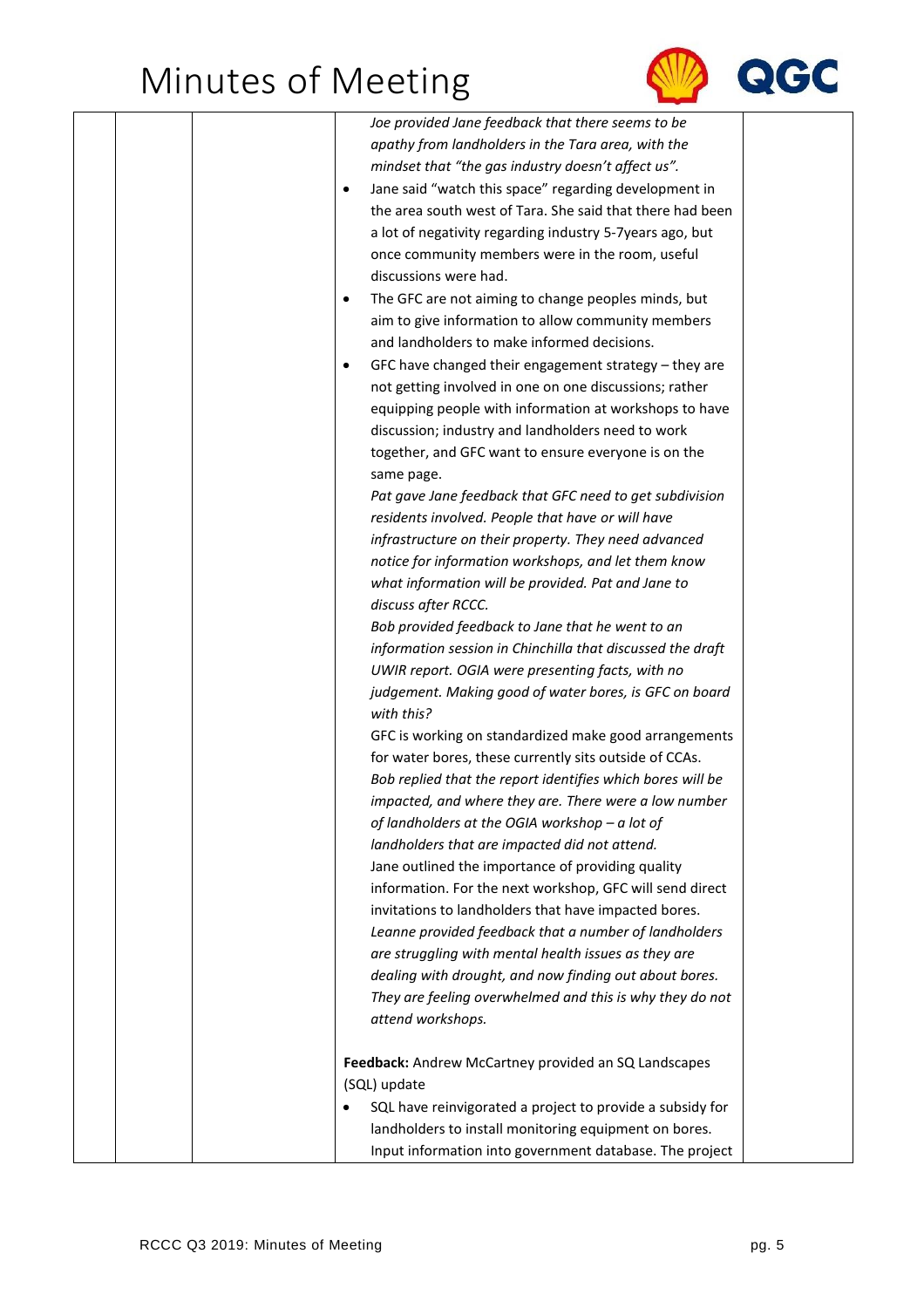

|  | will be launched in coming weeks, RCCC members                        |
|--|-----------------------------------------------------------------------|
|  | encouraged to contact our company and website.                        |
|  | Angus provided information on make good water bore                    |
|  | work QGC does and monitoring, maintaining equipment                   |
|  | is critical. All data obtained by QGC is provided to the              |
|  | government and available to the public.                               |
|  | Robyn provided feedback the landholders may not allow                 |
|  | monitoring of bores because of a lack of trust with state             |
|  | government having access to the data.                                 |
|  |                                                                       |
|  | Feedback: Joe Abbot provided a Tara Futures Group (TFG)               |
|  | update.                                                               |
|  | The Tara Festival of Culture and Camel Races is on                    |
|  | weekend after next, there are twice as many                           |
|  | registrations as this time last festival. The festival is             |
|  | incredible for Tara, and the amount of work is a credit to            |
|  | all the volunteers.                                                   |
|  | The TFG are working on the Lagoon Beautification Project<br>$\bullet$ |
|  | with QGC's support. Bob is investigating Thermal Pools                |
|  | tourism prospect for the future, this is in early stages.             |
|  |                                                                       |
|  | The TFG will collect data from upcoming festival to assess            |
|  | merit of doing pools.                                                 |
|  | With regard to silos, the TFG have received feedback<br>$\bullet$     |
|  | from Graincorp that they are on the market. There is a                |
|  | move to paint silos around the district.                              |
|  |                                                                       |
|  | Feedback: Robyn Haig provided a Chinchilla Community                  |
|  | Commerce and Industry (CCCI) update                                   |
|  | CCCI raised initiative to paint the silos as a tourism                |
|  | initiative. They investigated including adjoining towns to            |
|  | create a regional arts trail, not just confined to silos.             |
|  | Intention is to collaborate rather than individually                  |
|  | resourcing efforts. Linking artworks in a trail aiming to             |
|  | keep people in the region. This also avoids the risk of all           |
|  | projects being a bit too much the same, for example a                 |
|  | dozen silos with same art work. Invited committees from               |
|  | Warrego/Sunset Way Loop (Bell, Tara, Meandarra, Roma,                 |
|  | Dalby) to a meeting about a month ago for input. The                  |
|  | CCCI will seek funding for master plan of the whole trail,            |
|  | with application to be submitted soon. The intent is not              |
|  | to tell anyone what to paint, but to improve the chances              |
|  | of getting the trail done and benefitting the whole                   |
|  | region.                                                               |
|  | The BEST group has the Ignite the Future tour coming up,<br>٠         |
|  | QGC was included last year. The aim for this year was to              |
|  | include Tara and Jandowae students rather than just                   |
|  | Chinchilla.                                                           |
|  |                                                                       |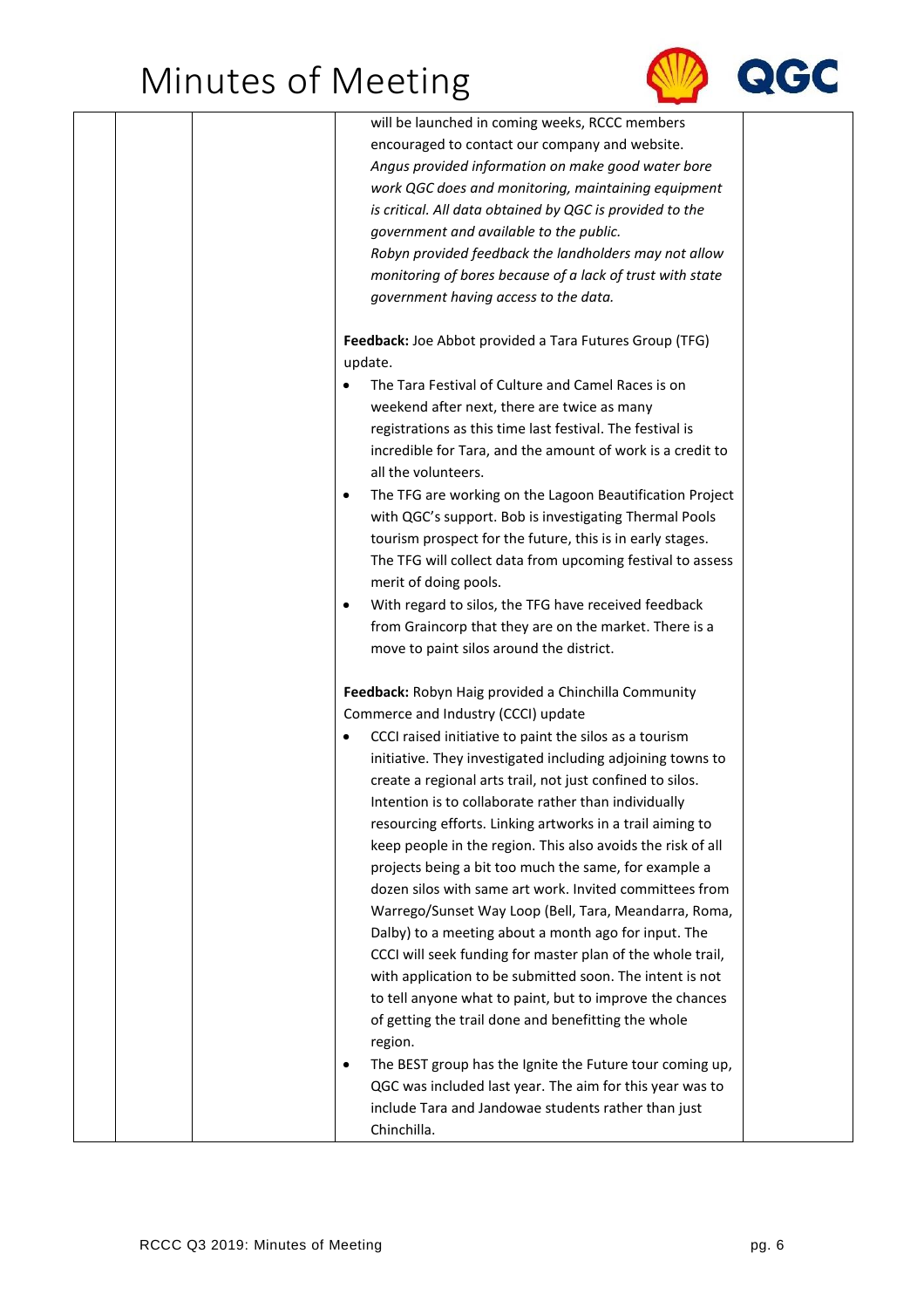

|    |                        | This year the CCCI ran a regional business summit. In the<br>future, the chamber would like to include smaller towns<br>while speakers are in the region.                                                                                                                                                                                                                                                                                                                                                                                                                                                                                                |                       |
|----|------------------------|----------------------------------------------------------------------------------------------------------------------------------------------------------------------------------------------------------------------------------------------------------------------------------------------------------------------------------------------------------------------------------------------------------------------------------------------------------------------------------------------------------------------------------------------------------------------------------------------------------------------------------------------------------|-----------------------|
|    |                        | Feedback: Beth has been unable to attend the last two RCCC<br>meetings and is the only Dalby committee member attending<br>today. Question: Is Beth the only Dalby representative?<br>Response: A representative from Goondir Health Service is<br>on the committee, but is an apology today. The Dalby<br>Chamber was represented in the past, but there is currently<br>no representative as Dean Russell resigned. Action: Katie to<br>talk discuss with Beth candidates for additional Dalby<br>representative on RCCC.                                                                                                                              |                       |
|    |                        | Feedback: Kaye Maguire provided a Western Downs Regional<br>Council (WDRC) update<br>Mural on Tara Foodworks building has been completed<br>as part of the wider WDRC Place Making initiative.<br>Council has included in budget scoping for Place Making<br>in the region. This is an opportunity for communities to<br>think of their "next big thing". For example, what is<br>important in your community - artworks, beautifying.<br>WDRC is keen to liaise with communities. Kaye noted<br>that CCCI has, in particular, been proactive in getting<br>everyone involved in the region.                                                             |                       |
|    |                        | Feedback: Beth Wood provided a Dalby Welcoming<br>Community Committee (DWCC) update<br>The Delicious and Delightful Festival will be held in Dalby<br>$\bullet$<br>in a few weeks. At the festival, the committee will be<br>unveiling 3D pavement art in Dalby. Beth noted that<br>Dalby was not at CCCI regional arts trail meeting.<br>Interactive art was a real focus for Dalby community.<br>Beth and Robyn to connect after the meeting.                                                                                                                                                                                                          |                       |
| 6. | <b>Business Update</b> | Business updates (as per appended slides):<br>Broadly, for our business, there has been a change from<br>constructing major infrastructure, and moving to steady state<br>operations. Safety is on a journey of continual improvement.<br>Angus has the feeling from recent engagements that our<br>relationship with the community is maturing, and the aim is<br>to improve on that.<br>Project Goog-a-binge<br>We will be drilling about 250 wells in 2019 and 2020.<br>$\bullet$<br>The additional wells planned for QGC's central and<br>$\bullet$<br>southern areas can be delivered within existing State and<br>Federal environmental approvals. | Angus<br>Hetherington |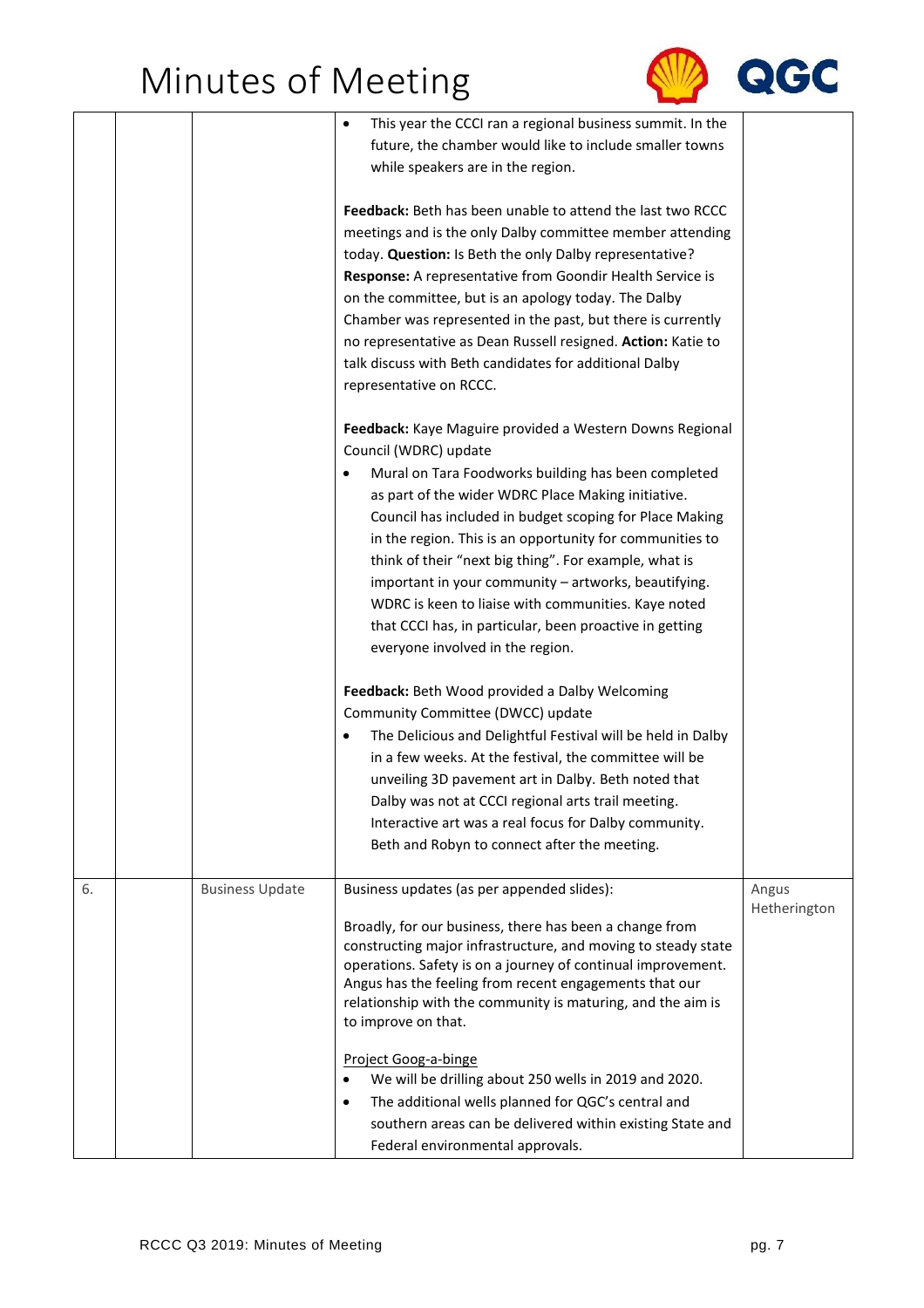

|  | We will be in touch with local contractors, businesses                                                                        |  |
|--|-------------------------------------------------------------------------------------------------------------------------------|--|
|  | and the local community about any potential associated                                                                        |  |
|  | delays once we have additional information and an                                                                             |  |
|  | approvals timeline from Government.                                                                                           |  |
|  | Our intention at all times is to continue utilising our staff<br>$\bullet$                                                    |  |
|  | and contractors to avoid any stand down periods while                                                                         |  |
|  | we wait for regulatory approvals                                                                                              |  |
|  | Question: Where are the wells in the north being drilled?                                                                     |  |
|  | Response: The wells being drilled are west of Wandoan, 49                                                                     |  |
|  | wells have been drilled with existing approvals, the remaining                                                                |  |
|  | 100 northern wells in Project Goog-a-binge require additional                                                                 |  |
|  | approvals. These wells will feed into Charlie FCS. Action: Katie<br>has maps available for committee members to view areas of |  |
|  | construction.                                                                                                                 |  |
|  |                                                                                                                               |  |
|  | <b>Construction Update - Well Site Facilities</b>                                                                             |  |
|  | We have listened to your feedback and taken notice of                                                                         |  |
|  | what you have said about the visual impact of our                                                                             |  |
|  | infrastructure.                                                                                                               |  |
|  | For all new wells, we will now install well site facilities                                                                   |  |
|  | that have a lower profile, and a green colour. We will not<br>replace existing infrastructure but moving forward there        |  |
|  | will now be consistency in colour between Origin and                                                                          |  |
|  | QGC.                                                                                                                          |  |
|  | This represent us genuinely listening to feedback, what<br>٠                                                                  |  |
|  | people have to say and made changes. Angus thanked                                                                            |  |
|  | the committee for their collective advocacy, and                                                                              |  |
|  | encouraged committee members to let us know if they<br>see something that could be improved.                                  |  |
|  | Feedback: Joe was surprised people care about the colour of                                                                   |  |
|  | the well site facilities. Feedback: Jane said this makes a big                                                                |  |
|  | difference to landholders hosting infrastructure and it was a                                                                 |  |
|  | positive step forward.                                                                                                        |  |
|  |                                                                                                                               |  |
|  | <b>RPAS Update</b><br>As a business we will continue to innovate and identify                                                 |  |
|  | further opportunities to improve our business, trialing                                                                       |  |
|  | and using the most effective new technologies that                                                                            |  |
|  | become available. We considered many factors in the                                                                           |  |
|  | decision, but we have been very comfortable with the                                                                          |  |
|  | safety performance of RPAS and Insitu.                                                                                        |  |
|  | This is a decision that could be revisited later especially<br>٠<br>where alternatives may present the right level of safety  |  |
|  | and value benefits.                                                                                                           |  |
|  | This project has been a key part of the business' smart<br>$\bullet$                                                          |  |
|  | CSG journey and opened our eyes to many more                                                                                  |  |
|  | opportunities. Insitu and Boeing are considered leaders                                                                       |  |
|  | in this space and Shell will continue to work with them                                                                       |  |
|  | on other global Shell assets.                                                                                                 |  |
|  | The experience will assist QGC in matching future<br>$\bullet$<br>technologies to the business model ambitions now and        |  |
|  | future.                                                                                                                       |  |
|  |                                                                                                                               |  |
|  | Gangarri Solar Project Update                                                                                                 |  |
|  |                                                                                                                               |  |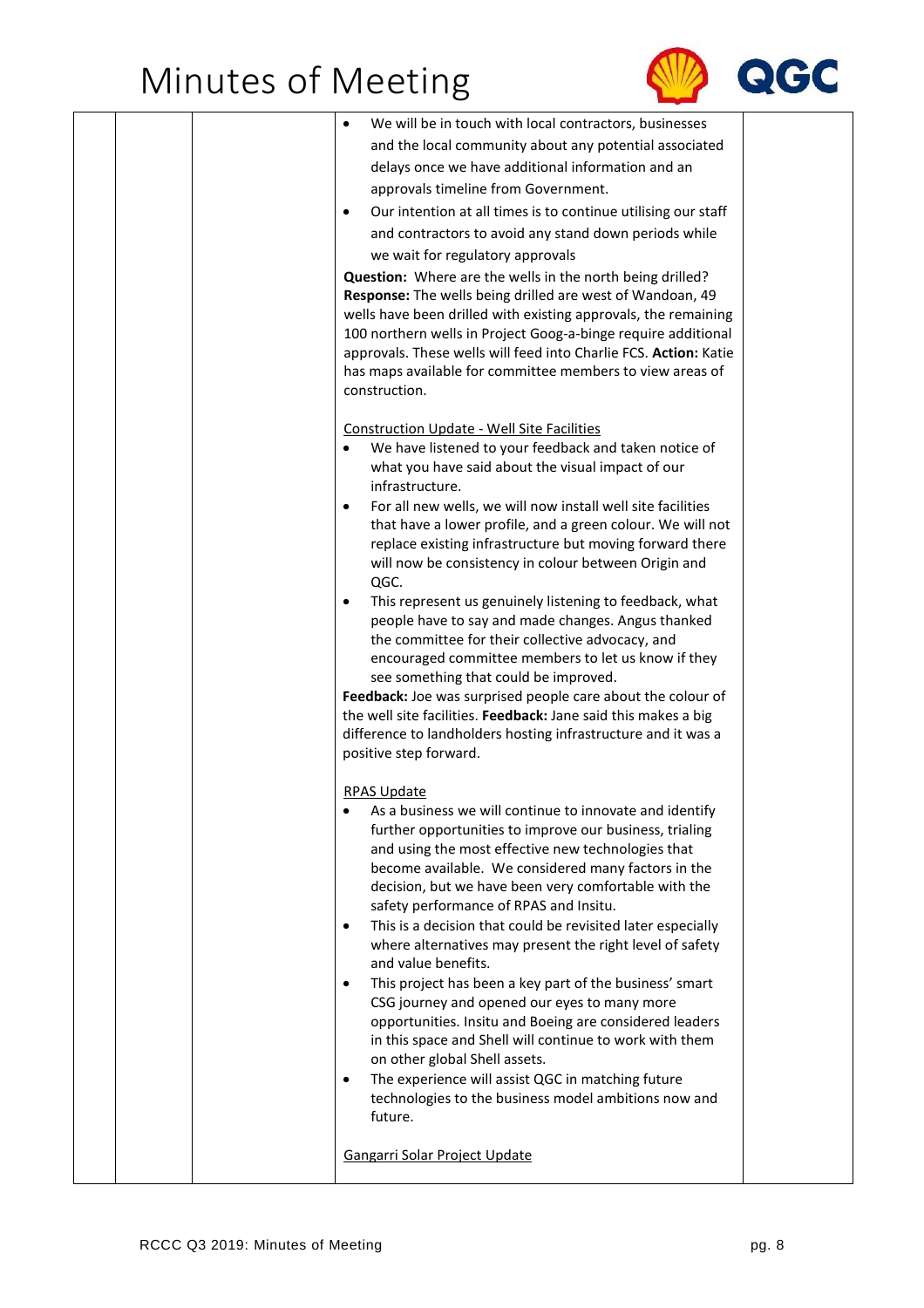

|    |                         | The project is progressing towards Final Investment<br>Decision (FID). The Solar Project would connect to<br>national electricity market, to do this it needs to meet<br>performance standards. This can be a difficult pathway,<br>we are waiting on the connection agreement to proceed<br>with the project.<br>Kirsten commented on local content for the project. Shell<br>$\bullet$<br>will work with the preferred bidder for the contract to<br>ensure this project has as much local benefit as possible.<br>Local content targets will be written in to the contract<br>ahead of doing the work.<br>Shell is committed to providing more and cleaner energy<br>$\bullet$<br>to the world. Shell executives visited Australia this week<br>and talked about exciting opportunities in alternative<br>energy sources. This solar project puts Western Downs<br>on the map as an energy region.<br>Road Upgrades<br>The sealing of the section of Upper Humbug Rd will be<br>completed in the second half of 2019.<br>Question: Beth asked for an update on what Arrow is doing<br>around Dalby. Response: Angus explained that Arrow is a<br>separate company from Shell QGC. In broad terms, the gas<br>sales agreement is complete, QGC will be processing water as<br>well as gas at fixed tie ins, and the project is still a couple of<br>years away. Before that point there is a lot of work to be<br>done, and Arrow will work independently from Shell QGC. |                   |
|----|-------------------------|-----------------------------------------------------------------------------------------------------------------------------------------------------------------------------------------------------------------------------------------------------------------------------------------------------------------------------------------------------------------------------------------------------------------------------------------------------------------------------------------------------------------------------------------------------------------------------------------------------------------------------------------------------------------------------------------------------------------------------------------------------------------------------------------------------------------------------------------------------------------------------------------------------------------------------------------------------------------------------------------------------------------------------------------------------------------------------------------------------------------------------------------------------------------------------------------------------------------------------------------------------------------------------------------------------------------------------------------------------------------------------------------------------------------------------------------------------------------------------|-------------------|
| 7. | Local Content<br>Update | Update provided on local content as per the appended<br>$\bullet$<br>slides:<br>Local Living - QGC<br>Over time, the number of local QGC employees are<br>trending upwards. While the improvement is happening<br>slowly, we are very proud of this, and celebrate every<br>additional local employee.<br>Angus shared that for staff living locally, QGC has<br>$\bullet$<br>renewed support package for staff. This was<br>benchmarked across other businesses and contributes to<br>sustaining upward trend of QGC living locally.<br>Local Living - Contractors<br>Local QGC contractors at about 33% of workforce and<br>$\bullet$<br>improving over time. The first half of 2019 shows great<br>improvement. We have been working with our top tier<br>contractors, hold them to targets for local living and local<br>spend.<br>Local Spend - QGC<br>We have room for improvement in local spend, and we<br>are working with our contracts and procurement team to<br>do this. We are assessing all contracts to make them<br>suitable to be brought locally.<br>Local Spend - Contractors<br>This metric is harder to track as some contractors do not<br>report consistently. The increase in spend in 2019 is<br>related to work in drilling, manufacturing, fencing. We                                                                                                                                                                                          | Kirsten<br>Snyman |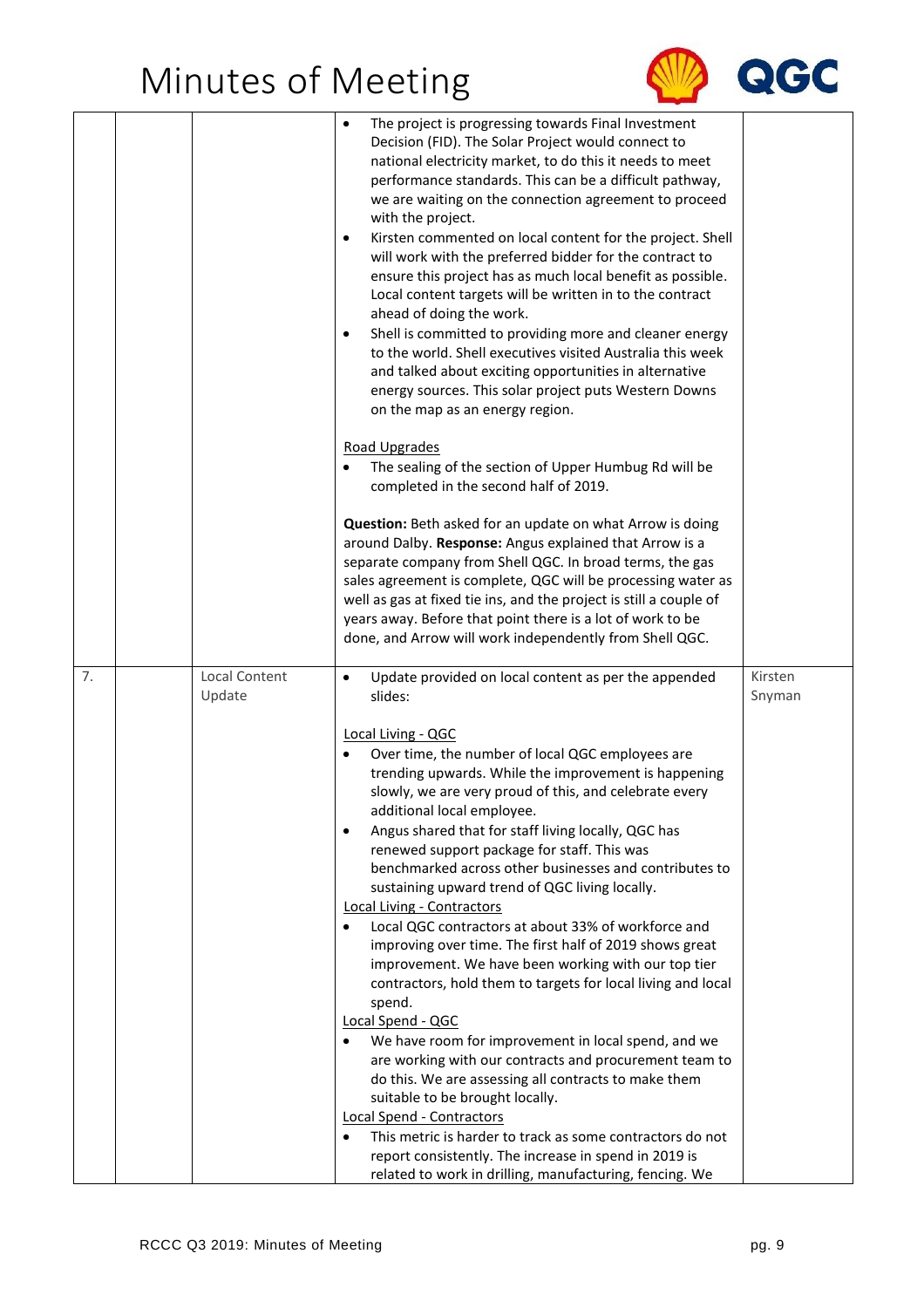

| $\bullet$                                        | have seen an increase in the number of local suppliers,<br>with three new local businesses this quarter. Western<br>Downs Civil has been ramping up work this year<br>Question: What is the spike in contractor spend in Q1<br>2019? Response: Several large contracts were signed and<br>spent in Q1. Going forward, we expect to see numbers<br>like Q2 data.                                                                                                                                                                                                                                                                                                                                                                                            |
|--------------------------------------------------|------------------------------------------------------------------------------------------------------------------------------------------------------------------------------------------------------------------------------------------------------------------------------------------------------------------------------------------------------------------------------------------------------------------------------------------------------------------------------------------------------------------------------------------------------------------------------------------------------------------------------------------------------------------------------------------------------------------------------------------------------------|
| $\bullet$<br>$\bullet$<br>$\bullet$              | Econom-X Update<br>Based on feedback from internal and external<br>stakeholders, we have chosen to change the platform we<br>use to advertise scopes of work and expressions of<br>interest.<br>We understand there is change fatigue in community,<br>and we haven't taken this decision lightly, it has been the<br>result extensive of market analysis of options and<br>chamber and stakeholder feedback.<br>We also do not expect to be changing platforms after this<br>in any short amount of time as we realise it takes effort<br>to go through changes and sign up to new system - so we<br>will be putting a lengthy contract in place for the new<br>platform over a number of years.<br>What won't change is us having a system for local and |
| $\bullet$<br>$\bullet$<br>$\bullet$<br>$\bullet$ | Indigenous suppliers to see work packages and express<br>an interest in working with us.<br>The new platform will also continue be free for suppliers<br>to sign up to.<br>The changeover will not be occurring for a few months,<br>so we will continue to use EconomX as normal for now,<br>most likely until the end of September.<br>We will advise people when the new system will go live,<br>including all existing suppliers following QGC on                                                                                                                                                                                                                                                                                                      |
| $\bullet$<br>٠<br>$\bullet$                      | EconomX.<br>There will be a roadshow in the coming months to advise<br>businesses of the changes and provide information on<br>how to sign up for the new system when available.<br>We will provide notice of the roadshow to RCCC and<br>chambers. Likely to be held in September.<br>Feedback: Kaye said that OPS will be useful to track local<br>content, this was a positive change. Action: Kirsten to                                                                                                                                                                                                                                                                                                                                               |
| $\bullet$                                        | talk to chambers and council regarding reporting<br>functions available in the new system.<br>Feedback: Robyn had heard that there was consistent<br>feedback on Econom-X that support was not available<br>when needed. Businesses crave the human contact. She<br>would like to discuss the format of roadshows with<br>Kirsten. For example, a workshop one day, then follow up<br>one-on-one sessions the next day.                                                                                                                                                                                                                                                                                                                                    |
| $\bullet$<br>$\bullet$                           | Question: Jane asked Kaye if suppliers contact council to<br>ask for opportunities for working for QGC? Action: Kaye<br>took question on notice, to provide response at next<br>RCCC meeting.<br><b>Question:</b> Beth asked if smaller businesses could access<br>workshops on how to use ICN, or assistance to<br>businesses that don't have the expertise to set up on ICN.<br>Response: This would be included in OPS roadshow.                                                                                                                                                                                                                                                                                                                        |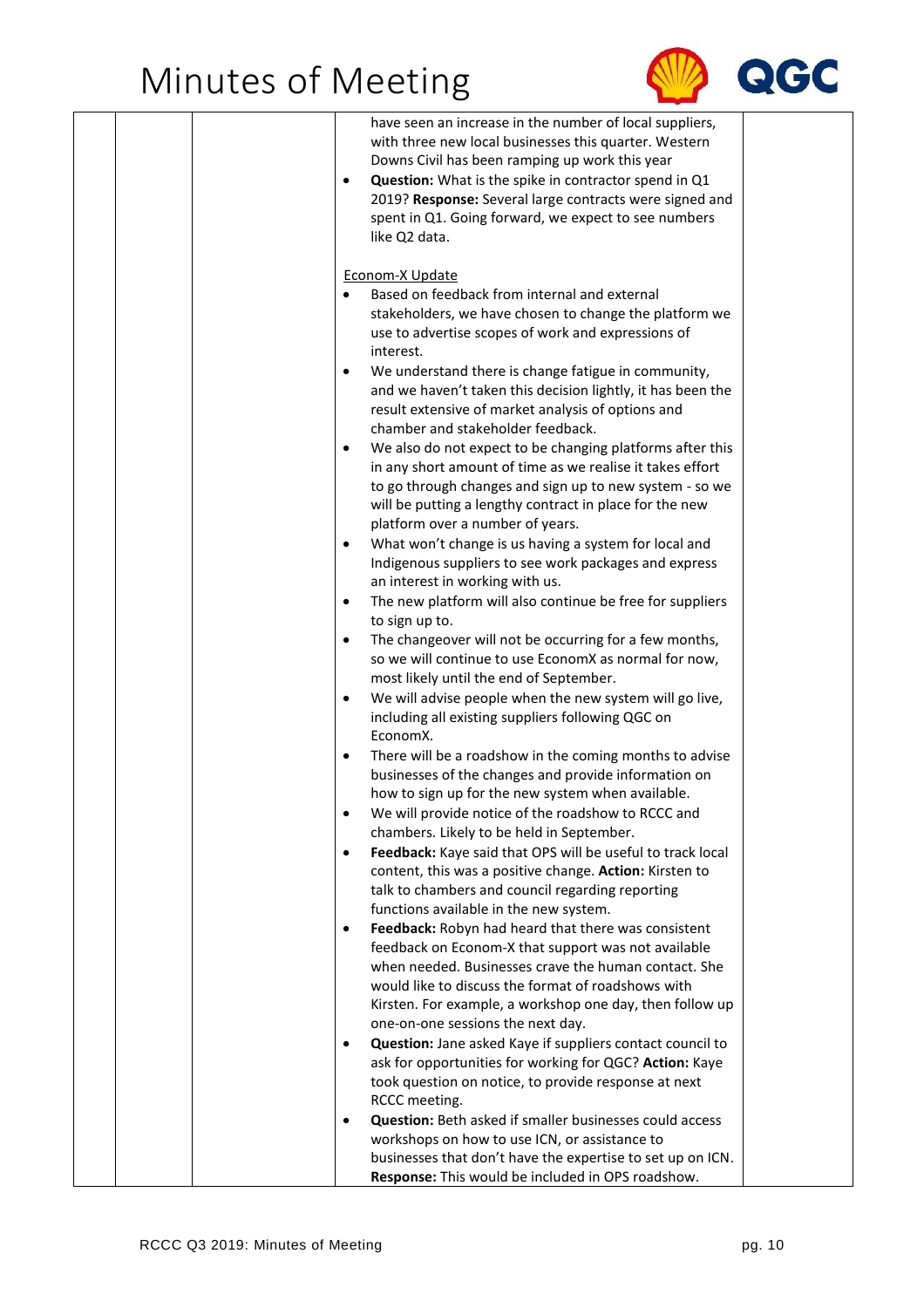

|    |                                        | Indigenous Employment<br>We have made a concerted effort since 2017 to improve<br>indigenous job placements. We aim for long-lasting jobs<br>rather than short-term employment, we measure this<br>through the retention rate.<br>We are progressing against our 2019 targets well. The<br>$\bullet$<br>recruitment for Apprentices and Trainees starts in<br>September, we expect to see our numbers increase after<br>this.<br>We are working towards a more diverse workforce, not<br>٠<br>just gender equality, but also increasing ethnic diversity.                                                                                                                                                                                                                                                                                                                                                                                                                                                                                                                                                                                                                                   |                   |
|----|----------------------------------------|---------------------------------------------------------------------------------------------------------------------------------------------------------------------------------------------------------------------------------------------------------------------------------------------------------------------------------------------------------------------------------------------------------------------------------------------------------------------------------------------------------------------------------------------------------------------------------------------------------------------------------------------------------------------------------------------------------------------------------------------------------------------------------------------------------------------------------------------------------------------------------------------------------------------------------------------------------------------------------------------------------------------------------------------------------------------------------------------------------------------------------------------------------------------------------------------|-------------------|
| 8. | Employment &<br><b>Local Suppliers</b> | Update provided on the QGC Pathways program for 2019,<br>and Local Suppliers as per the appended slides:<br><b>QGC Pathways program</b><br>This will be the same program as the past two years. We<br>$\bullet$<br>employed 13 Apprentices and Trainees in 2018, 12 in<br>2019, and will be seeking 12 to start in January 2020.<br>Request for RCCC members to pass on details of the<br>$\bullet$<br>upcoming information sessions to their networks.<br>Accommodation<br>These providers listed have been through a tender<br>process with us to be booked through our systems in<br>towns where we have the most frequency of stays.<br>For our other town of Miles, Tara and Dalby, where have<br>$\bullet$<br>a lower frequency of usage, we can book as required.                                                                                                                                                                                                                                                                                                                                                                                                                    | Katie Taylor      |
| 9. | Social Investment<br>Update            | Update provided on Shell QGC Social Investment Partnerships<br>as per appended slides:<br><b>Social Investment Planning</b><br>We are assessing our long term strategic partnerships,<br>$\bullet$<br>reflecting on past three years. The key question we<br>posed was "are the big programs we are investing in still<br>relevant and are there emerging priorities?"<br>Our pillars of Jobs for the Future, Regional Economic<br>$\bullet$<br>Development and Supporting Stronger First Nations are<br>still relevant<br>By the end of this year we will be able to share with you<br>$\bullet$<br>what the next three years of our portfolio will look like.<br><b>Emerging Exporters</b><br>This year's intake is an exciting and diverse group of<br>businesses. The SEQ Export Hub will be starting up soon,<br>we will ensure Emerging Exporters offers something<br>distinctly different for participants.<br><b>Business Navigators</b><br>The program is still tracking as expected despite Neil<br>$\bullet$<br>Daley resigning. Yesterday, we secured a new Lead<br>Business Coach and will communicate the successful<br>candidate to the RCCC once paperwork is finalised. We | Kirsten<br>Snyman |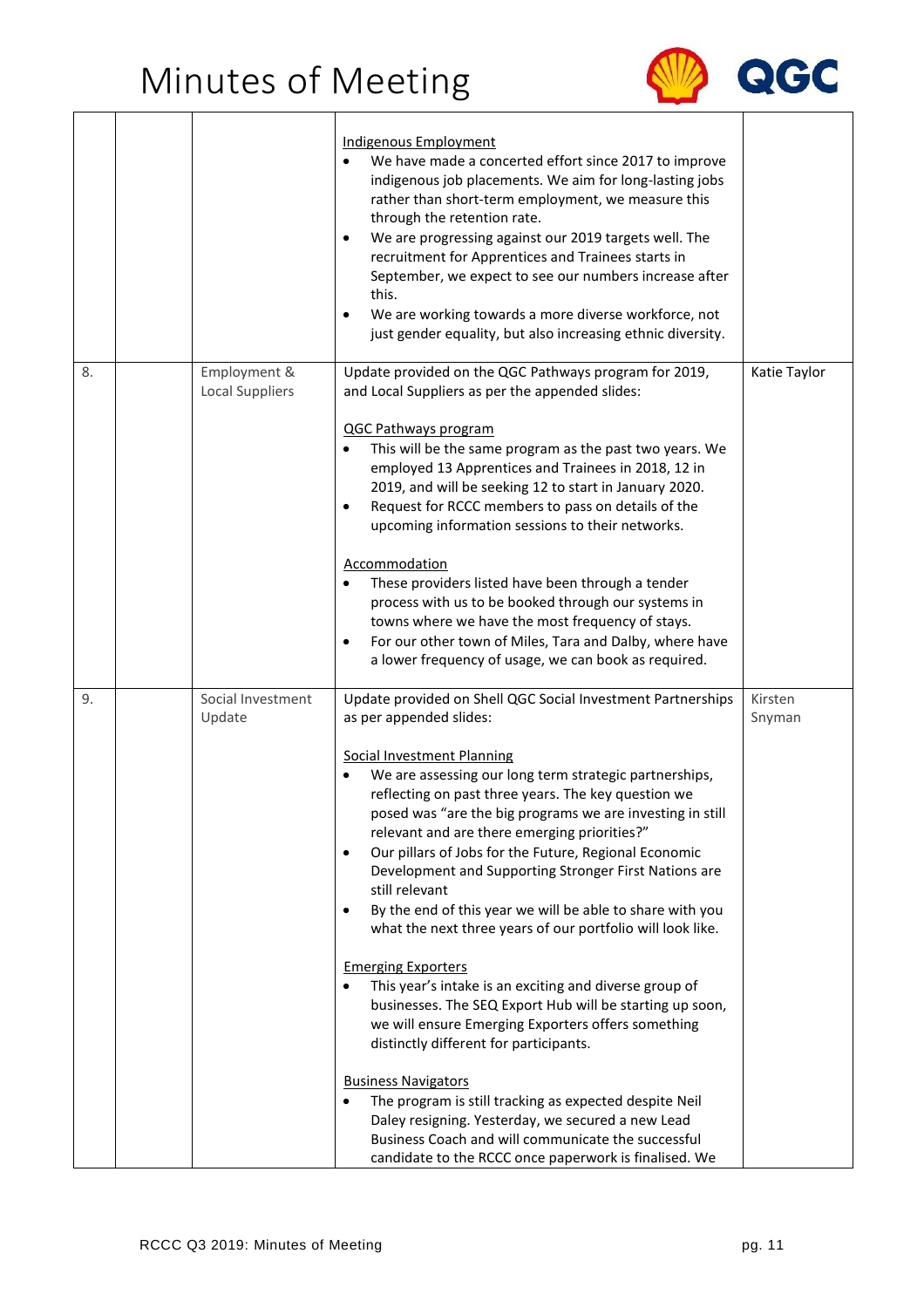

|     |                                   | hope the new coach will provide energy and innovation<br>to the role.<br>The next pitch competition is planned for March 2020.<br>$\bullet$<br><b>Question:</b> Will the new Lead Business Coach be<br>$\bullet$<br>employed full-time? Response: Yes, the coach will work<br>full-time in the community. Feedback: Robyn provided<br>feedback that the advertising for the role was confusing<br>as it seemed to be a part-time role; Robyn will<br>communicate back to the CCCI.                                                                                       |              |
|-----|-----------------------------------|--------------------------------------------------------------------------------------------------------------------------------------------------------------------------------------------------------------------------------------------------------------------------------------------------------------------------------------------------------------------------------------------------------------------------------------------------------------------------------------------------------------------------------------------------------------------------|--------------|
|     |                                   | <b>Future Makers</b><br>In partnership with the Queensland Museum, there is<br>now a new learning resource available for use in<br>Queensland schools. Resources are easily searchable for<br>age, curriculum, topic to use in the classroom. The<br>Queensland Museum also has loan kits available to<br>schools and can provide back of house tours of the<br>museum.                                                                                                                                                                                                  |              |
| 10. | Community<br>Engagement<br>Update | Update provided on Community Engagement as per the<br>appended slides:                                                                                                                                                                                                                                                                                                                                                                                                                                                                                                   | Katie Taylor |
|     |                                   | <b>Communities Fund</b><br>There are a couple of changes from how we have run the<br>Communities Fund in previous years. Applications are<br>now to be completed online through SmartyGrants, if<br>anyone is having difficulty, please contact QGC, we are<br>happy to help. The Communities Fund also now includes<br>the township of Taroom, recognising that we have<br>infrastructure in the Taroom region.                                                                                                                                                         |              |
|     |                                   | <b>Community Grants Writer</b><br>We heard at our RCCC meetings that Community Centres<br>and the community were missing out on funding<br>opportunities due to increasing demands on their time.<br>We consulted with the Miles, Tara, Chinchilla & Dalby<br>community centres, and the Community Grants Writer<br>project was formed. This role will be administered by the<br>Murilla Community Centre and jointly governed by the<br>Murilla Community Centre, Chinchilla Community<br>Connexions, Tara Neighbourhood Centre and Myall<br>Youth & Community Network. |              |
|     |                                   | The Community Grants Writer will support communities<br>٠<br>across the Western Downs and the town of Taroom,<br>building capacity of key personnel at Community Centres,<br>local NFP organisations and TO groups for future grant<br>applications. The support is not just for community<br>centres, but for community groups across the region.                                                                                                                                                                                                                       |              |
|     |                                   | There will be flexibility in the role depending on the<br>$\bullet$<br>needs of the community. As role progresses, we will keep<br>the committee updated.<br>The role is being advertised this week. If you know of<br>$\bullet$                                                                                                                                                                                                                                                                                                                                         |              |
|     |                                   | anyone who may be interested, please contact Cecily at<br>the Murilla Community Centre.<br>Feedback: Ros elaborated that the idea is that the person<br>$\bullet$                                                                                                                                                                                                                                                                                                                                                                                                        |              |
|     |                                   | will visit Tara, Dalby, Wandoan, Miles, Chinchilla                                                                                                                                                                                                                                                                                                                                                                                                                                                                                                                       |              |